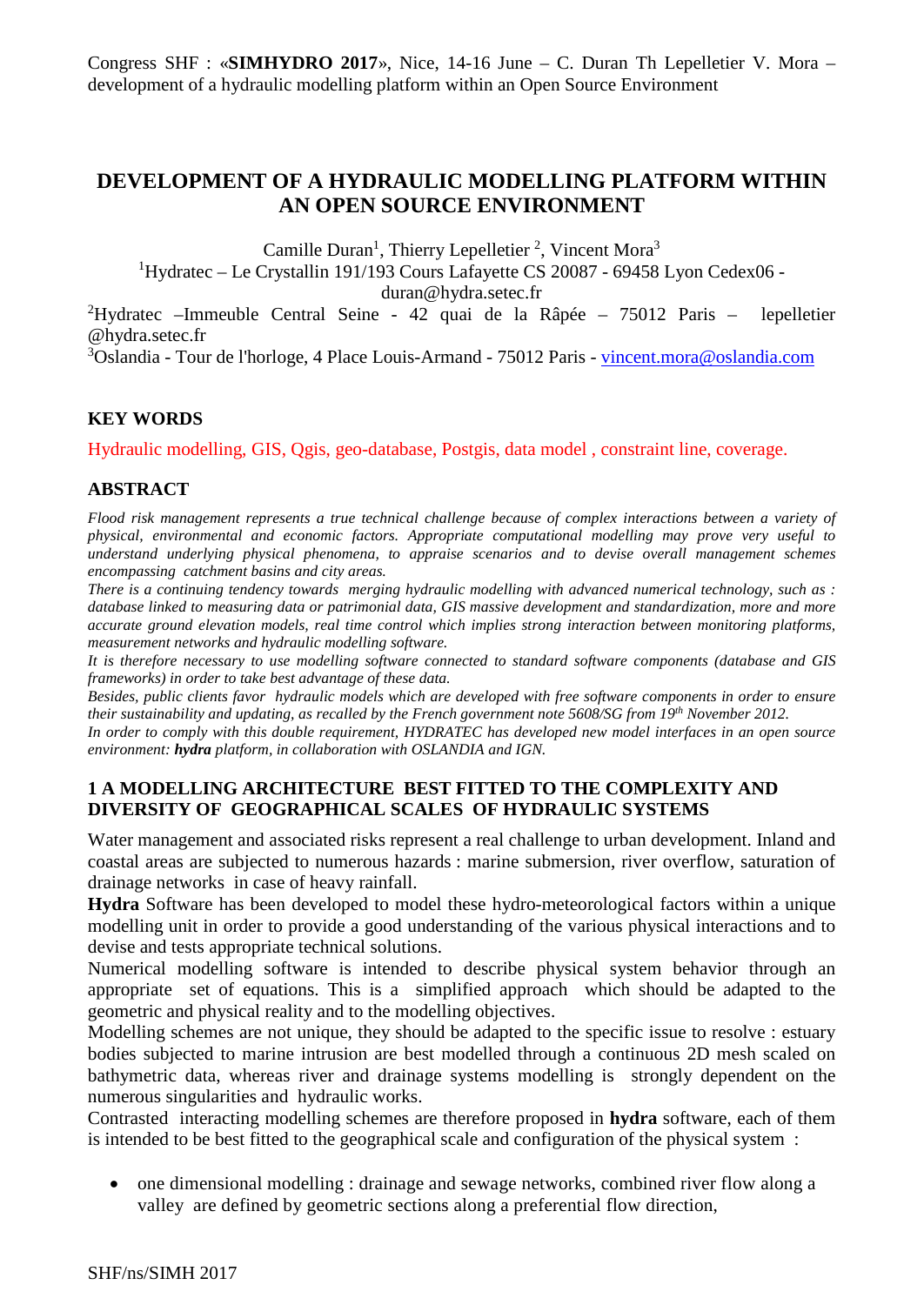- two dimensional modelling : surface ground or bathymetry are modeled by a continuous mesh, each cell is defined by its area and average ground elevation,
- storage areas : expansions zones within with flow velocity is small ; they are defined by tabulated curves relating area to water elevation.
- streets and favored axes for flow propagation in a dense urban environment : this configuration requires specific modelling where one flow direction dominates,
- plants, complex works and control stations require specific modelling,
- watersheds and secondary networks : hydrologic modelling laws apply.

These various domains are interconnected through a large panel of hydraulic links of different nature as shown below :



**Figure 1:** available modelling schemes in **hydra** simulation code.

In 2D domains specific modelling of singularities with links allows to apply fairly loose meshing and thus to reduce computation time while retaining numerical accuracy. In **hydra** code (ref[5]) two solving schemes for the free surface flows equations are available within a model :

- complete resolution of St Venant equations : three independent variables are considered for each calculation node for a 2D domain (water elevation and flow velocity component in each direction) and two variables for 1D domain (water elevation and flow velocity along the privileged flow direction),
- simplified resolution : convective terms are neglected, which allows to uncouple equations and to consider just one independent variable to be computed at each time step (water elevation at each node). This simplification results in appreciable computation time but it is valid only for a restricted class of flow configurations.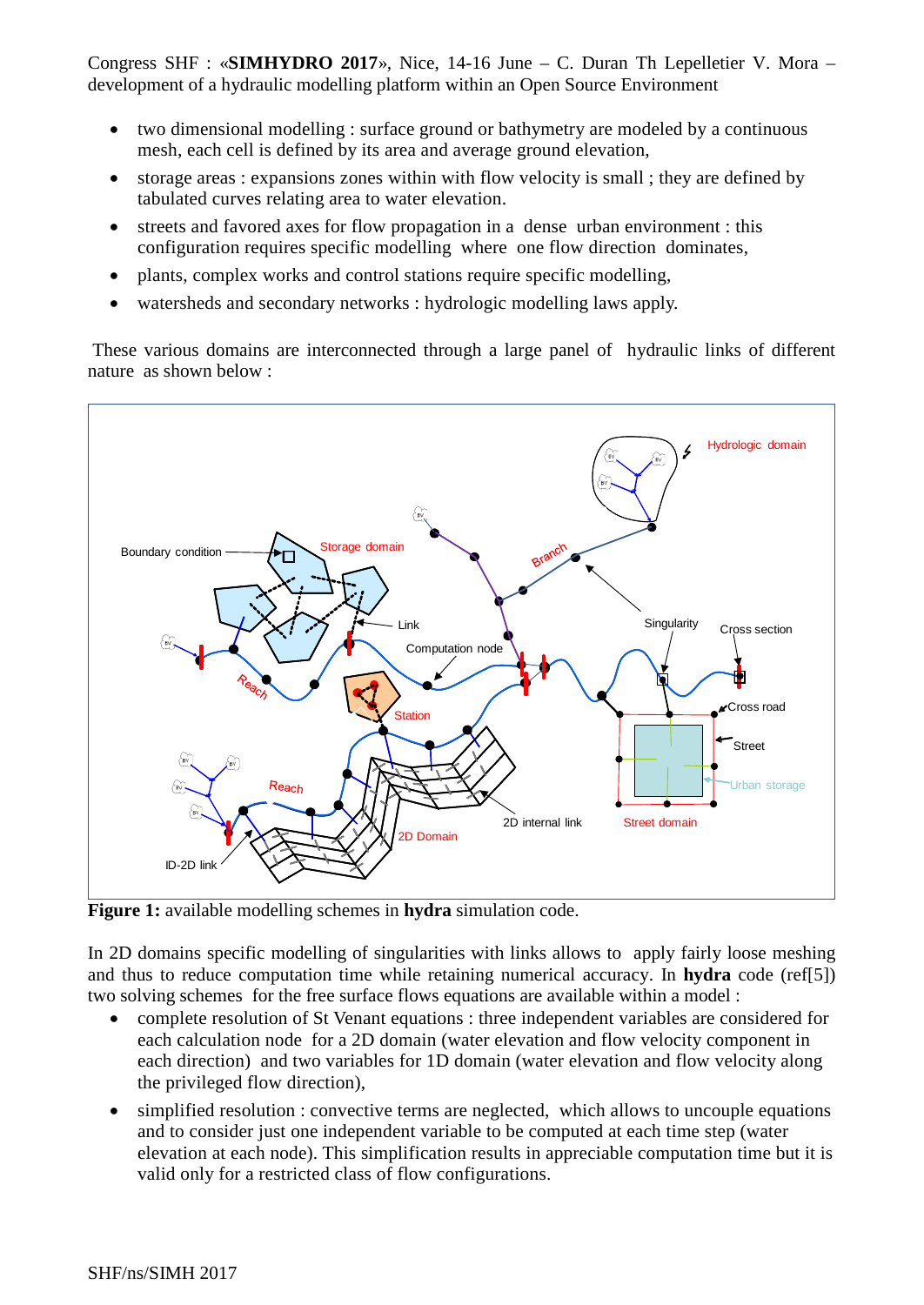Choosing the most appropriate solution mode for each sub domain ensures strong flexibility to the user and is found to be of primary practical importance in managing large models composed of contrasted sub regions and for which many computation runs are required.

## **2 DEVELOPMENT ENVIRONMENT OF HYDRA INTERFACE**

### **2.1 Environment**

The initial objective was to facilitate the use of **hydra** software by developing an user friendly interface. It has been finally decided to build this interface on an existing GIS rather than develop a specific pre and post processor.

Qgis environment was chosen to build the application: this is a high quality GIS software (Geographical Information System) which is open source and multi-platform (published under GPL license). This software allows to create business applications and to federate a community of developers.

The second step was to define a Conceptual Geodata Model compatible with the GIS platform. This is a crucial task which conditions the flexibility and the reliability of the whole project : simple data storage has evolved into a new topological and geographical concept from which model elements are derived. This evolution allows to capitalize business skills while ensuring data integrity for computation purposes.

The model architecture and all relevant model data are stored in a *PostGRE* geo-database thanks to its spatial extension *PostGIS*, both are also open source and can be easily accessed from Qgis.

"Instead-off" triggers are coupled to SQL views to create a true API for the database base: meshing and computational result processing are performed through specific functions added to the database (plpyton, fdw).

This approach allows to optimize exchanges between the business code and the data base and to ensure data integrity for all interactive tasks. Integrity is controlled when they are entered in the data base ; this ensures upstream data quality for the subsequent treatments and facilitates exchanges with external clients for model interaction.

QGIS is used in this context as a graphical pre- and post-processor, all of its functions remain available to the user. Specific developments are made possible by Qgis plugins mechanism and are intended to maximize ergonomic aspects. Especially useful are the possibilities offered by the interactive cartographic processing of computation results (data refreshing cycle > 60Hz, ref [6]).

### **2.2 Conceptual geodata model**

The conceptual geodata model reflects modelling concepts presented above :

- specific "containers" are defined for each category of sub-domain ; they are transformed into computation nodes during calculation,
- containers are interconnected through "link" elements: these provides appropriate flux connections between containers,
- hydraulic singularities are placed on a container: they represent hydraulics works along a 1D reach or branch, or a boundary condition.

For each of these category data are stored in set of two tables : an abstract table, defined for each category: it is the parent table and contains attributes which are common to all derived tables within the category. Each derived table contains specific attribute data to the physical object to be modelled. For those familiar with object oriented programming notion, this is a relational implementation of the concepts of inheritance. This architecture has proved to be fairly powerful, it provides great flexibility for the data base evolution and maintenance.

The data model also contains specific tables for scenario settings.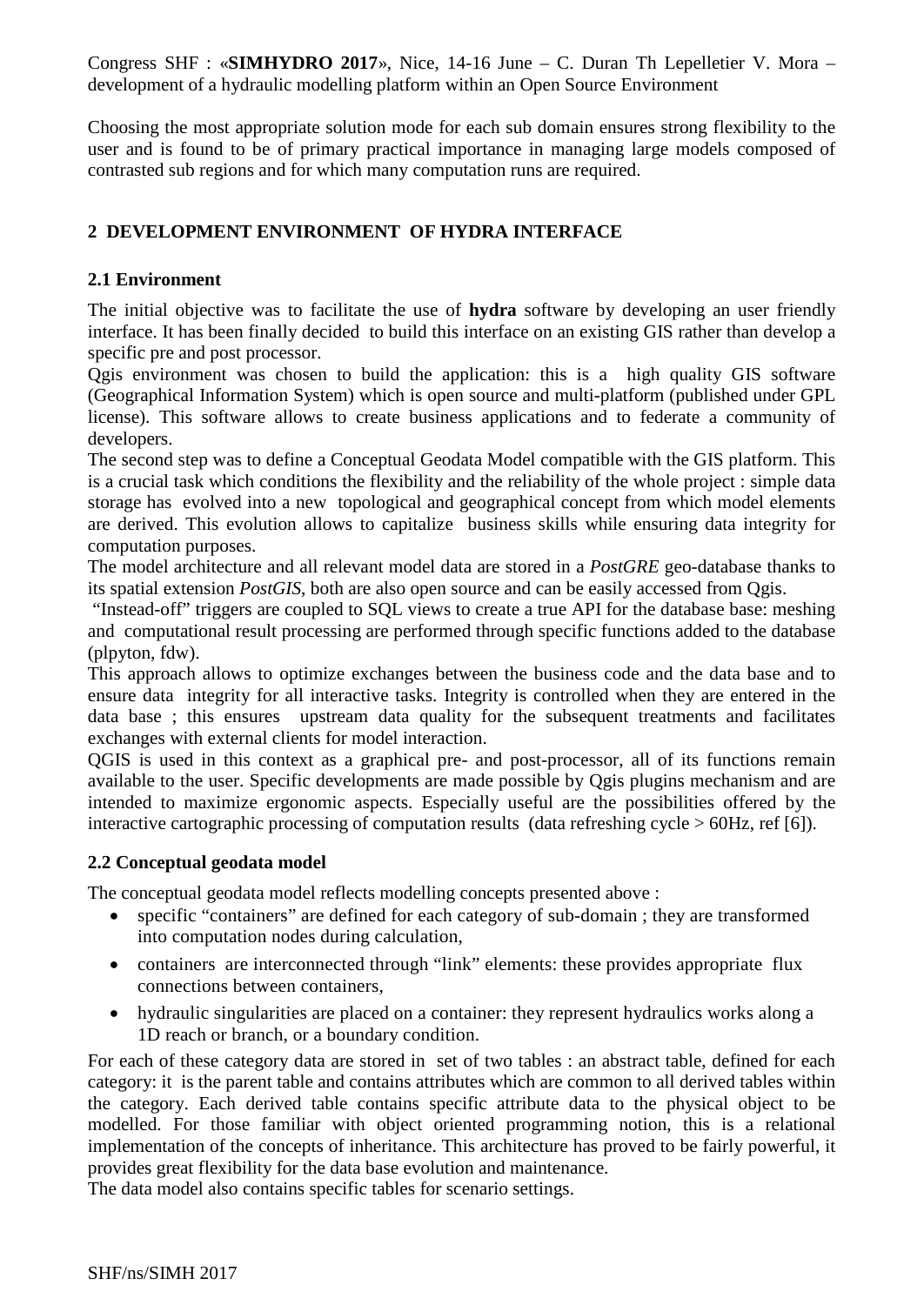This user description is general and does not depend on the solving scheme : proper interpretation of user data is made during the computation stage, it depends on the computation options defined by the user in the scenario settings interface.

### **2.3 Creation, edition and visualization of modelling components**

The user's interface is designed as a QGIS plugin, it interacts with the geodata base. A view is created for each object which is defined in the data model and can be displayed/hidden in QGis with the layer manager. Specific tools have been developed to create objects and edit their characteristics.

The picture below shows the user's plan view and the list of buttons (left panel) to create object. A graphical window to visualize and edit an object is also shown ( hydraulic gate in this case).



**Figure 2 :** plan view of the Qgis user interface with model element and edit graphic window.

### **2.4 Computation monitoring, results processing.**

The user's interface provides all necessary tools to define scenario settings, to activate runs and process computation results : longitudinal water elevation and flow rate profiles along a 1D reach or network branch, hydrographs/water elevation time history at each node, spatial maps representing water levels and flow velocity distribution, specific results pertaining to each model element, location of overflows and associated overflow volume…

The picture below shows examples of results visualization (bottom: longitudinal profile, window: flow evolution at a node) and also the layer manager (left panel).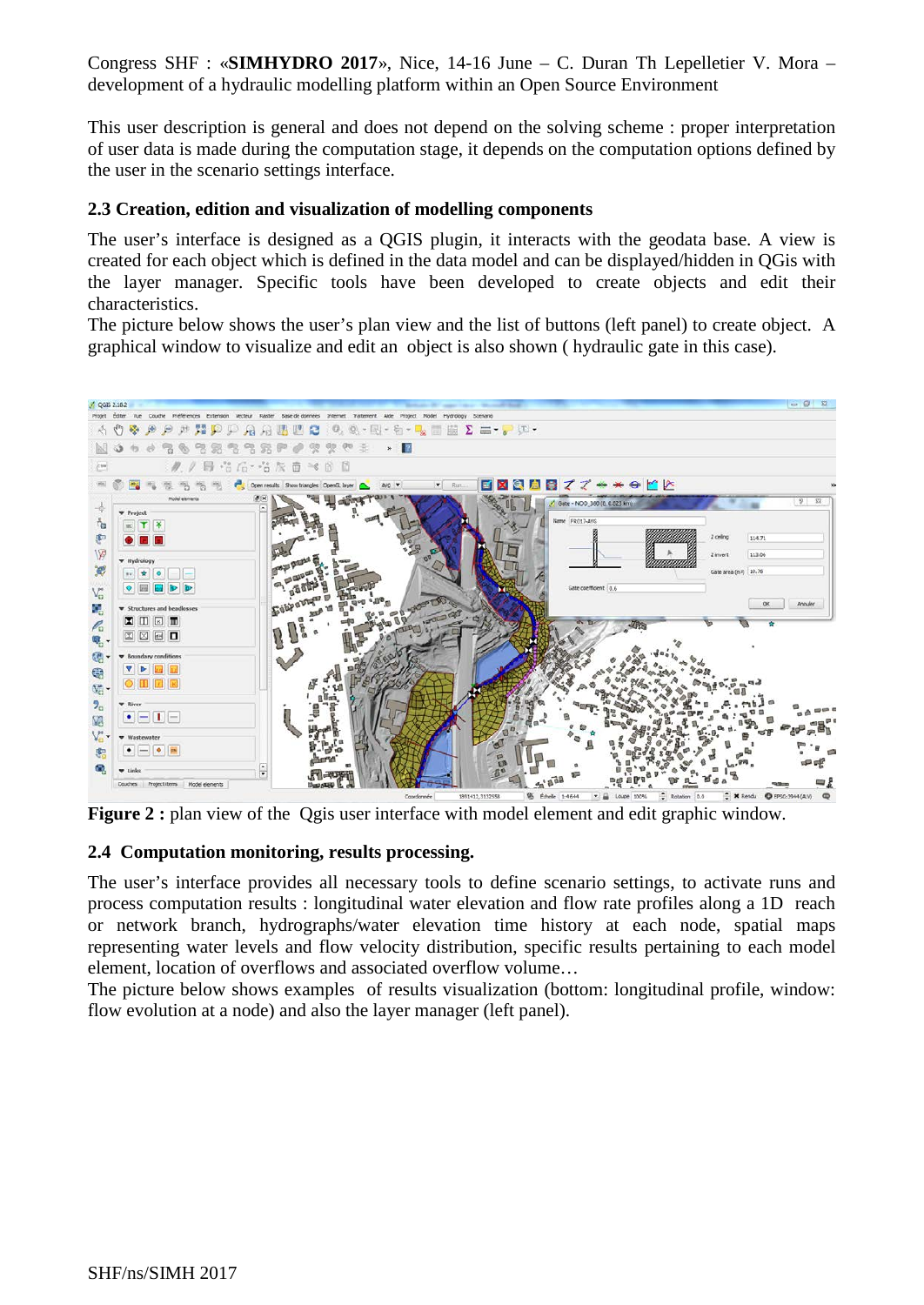

**Figure 3 :** Qgis user interface with layer manager and result windows

### **3 UNDERLYING CONCEPTS AND IMPLEMENTATION OF A MODEL**

### **3.1 Underlying concepts**

Model implementation in the field of free surface flow, and especially river flow, is based on original concepts which allow the user to concentrate on the physical understanding of the system to be modelled and let the application generate all the modelling components necessary for computational purposes.

This concept reflects a high degree of integration: surface flow is usually constrained by complex topographic features and obstacles which must be identified in order to define a model scheme best fitted to geographical context and also to the specific modelling objectives. These singularities include :

- hydro geomorphological features pertaining to a river system : channels and rivers with banks, flood plains with preferential flows, expansions areas …
- physical obstacles ( levees, dykes) and slope transitions,
- drainage works,
- land use : vegetation, built areas ...

In a model construction process the first step is to delineate all these singularities as **constraint lines**. For each of those one defines :

- the singularity type : boundary, flood plain transect ( used to generate geometrical section for river ID modelling), river banks,
- type of hydraulic links across each singularity line : 2D, overflow, porous ; corresponding geometric parameters are computed by the application.
- desired scale for each modelling element: average cell size for 2D domains, average width of lateral link between 2D domains …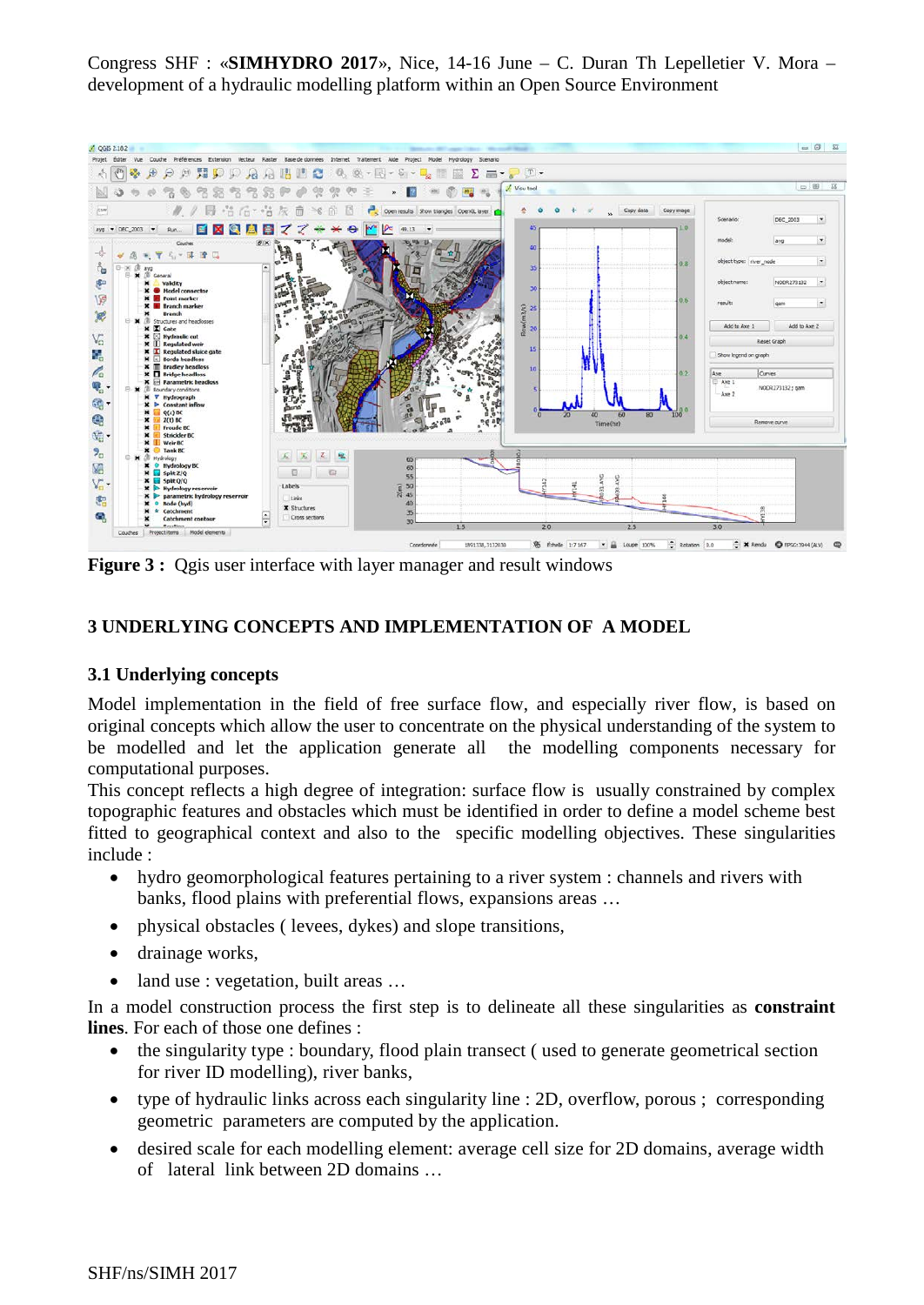These constraint lines are contiguous and delimitate closed regions which span the whole domain. These polygons form a coverage of the modelling domain and are given specific modelling properties by automatic inspection of physical properties of the included modelling elements (reach, storage, street…). When none of those elements is included, the domain is meshed with 2D elements.



Principles of coverage generation is illustrated as follows :

**Figure 4 :** principle of coverage generation

2D meshing is then generated by the database with an underlying call to GSMH ( ref [3]), followed by a SQL function call to create hydraulic links elements between cells and across line singularities. From the user perspective, this is a simple click in the domain.

These operations take full advantage of topographical data from LIDAR or ground survey since the geo-database has been made DEM-aware through added SQL functions. In addition, to help the user understand the terrain, Qgis provides tools to analyze these data and allows for spatial visualization. These tools are very useful to draw constraint lines induced by topography.

The example below illustrates the capability of the application in generating all the modelling elements required for computation. In this figure the user only defines the constraint lines necessary to the physical definition of the model. The application creates 1D and 2D coverages, 2D meshing and all links between coverages ; geometric ant topographic attribute of each generated object are computed by the application.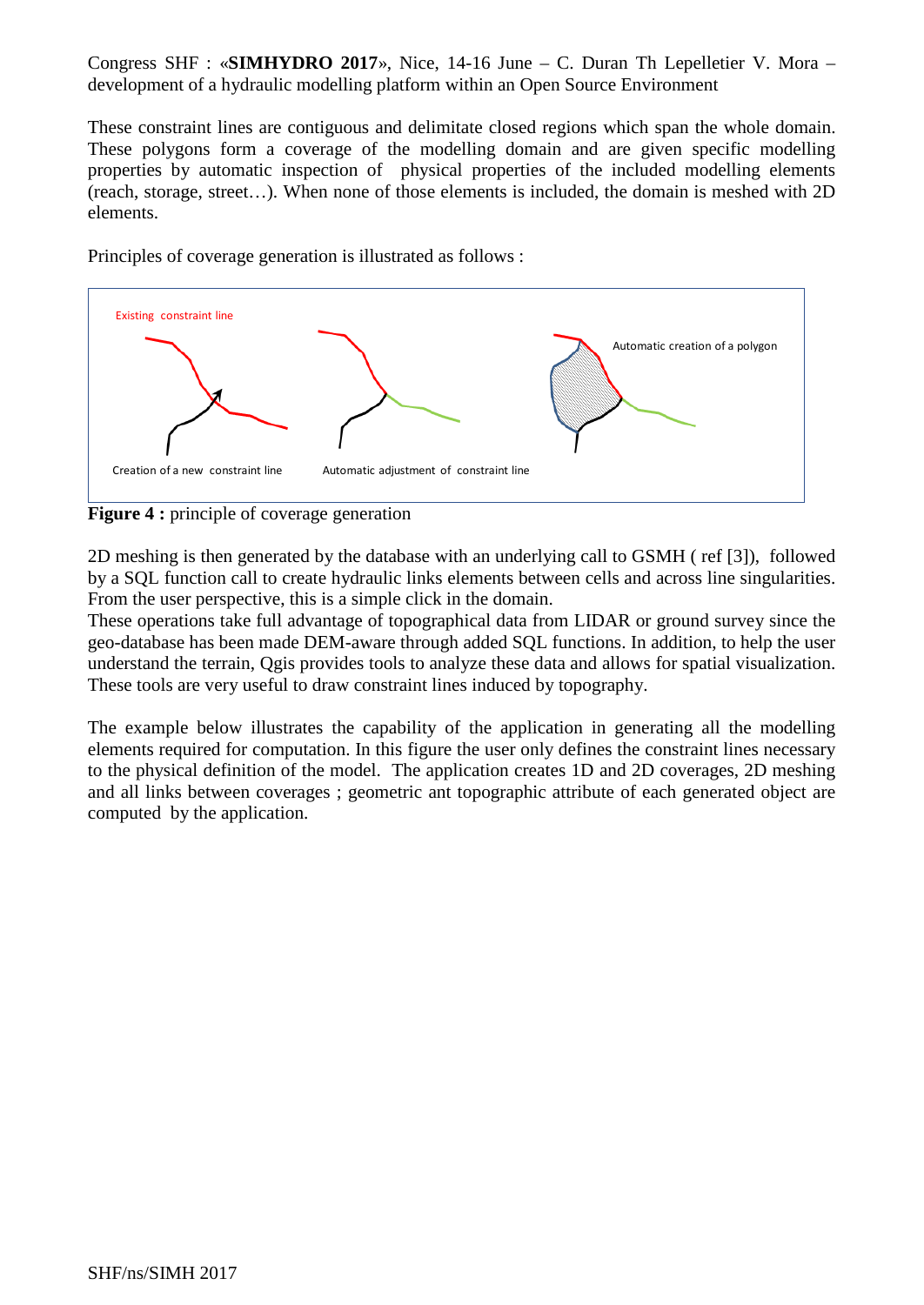

**Figure 5 :** example of coverage distribution

The next example below is taken from a real application : one can see the constraint lines, polygons of the coverage and links generated between polygons.



Figure 6: distribution of coverage polygons on a real application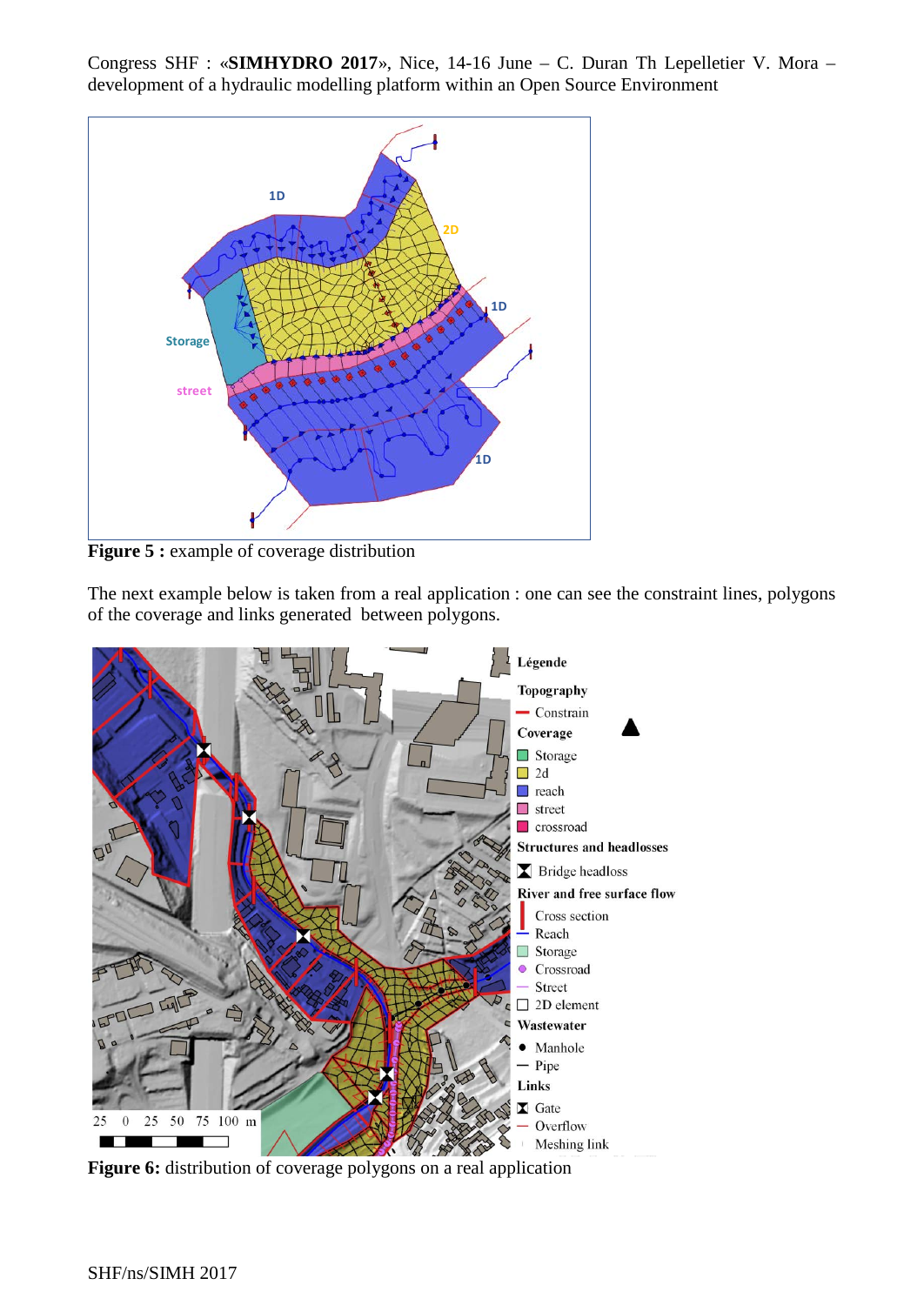This construction process is dynamic and fully interactive: the user can delete meshing within a polygon, he can introduce new constraint lines within a 2D domain and refine mesh size within any polygon at any time. Local singularities or water works (gate, pumps, weir, culvert) can be defined and positioned by the user at the beginning or the modelling process. They will be connected to the model after generation of the other modelling elements by the program.

### **3.1 Exemple of implementation**

The following example illustrates methodology for constructing a river model combining 1D and 2D sub domains.

### **3.1.1. Construction of 1D domain**

Steps are :

- 1. drawing of the reach center line with the river too,l
- 2. drawing of cross section profile with the constraint line: section profile geometry is generated via the DEM (LIDAR in this example) and data from bathymetric survey (river geometry),
- 3. drawing of constraint lines to define general direction of the valley. The lines are not necessary for the computation but they are used in the cartographic result postprocessing along with the DEM data,
- 4. drawing of constraint lines along external frontiers of the flood plain.,

Step 1 Step 2 Step 3, 4 and 5

5. The application takes over and creates polygonal coverage.



**Figure 7** : generation of 1D coverage polygons

## **3.2.2 Construction of 2D domain**

Steps are :

1. creation of constraint lines along the boundaries of the 2D model. Mesh size is defined in each constraint line. In order to specify different mesh sizes, constraint lines may be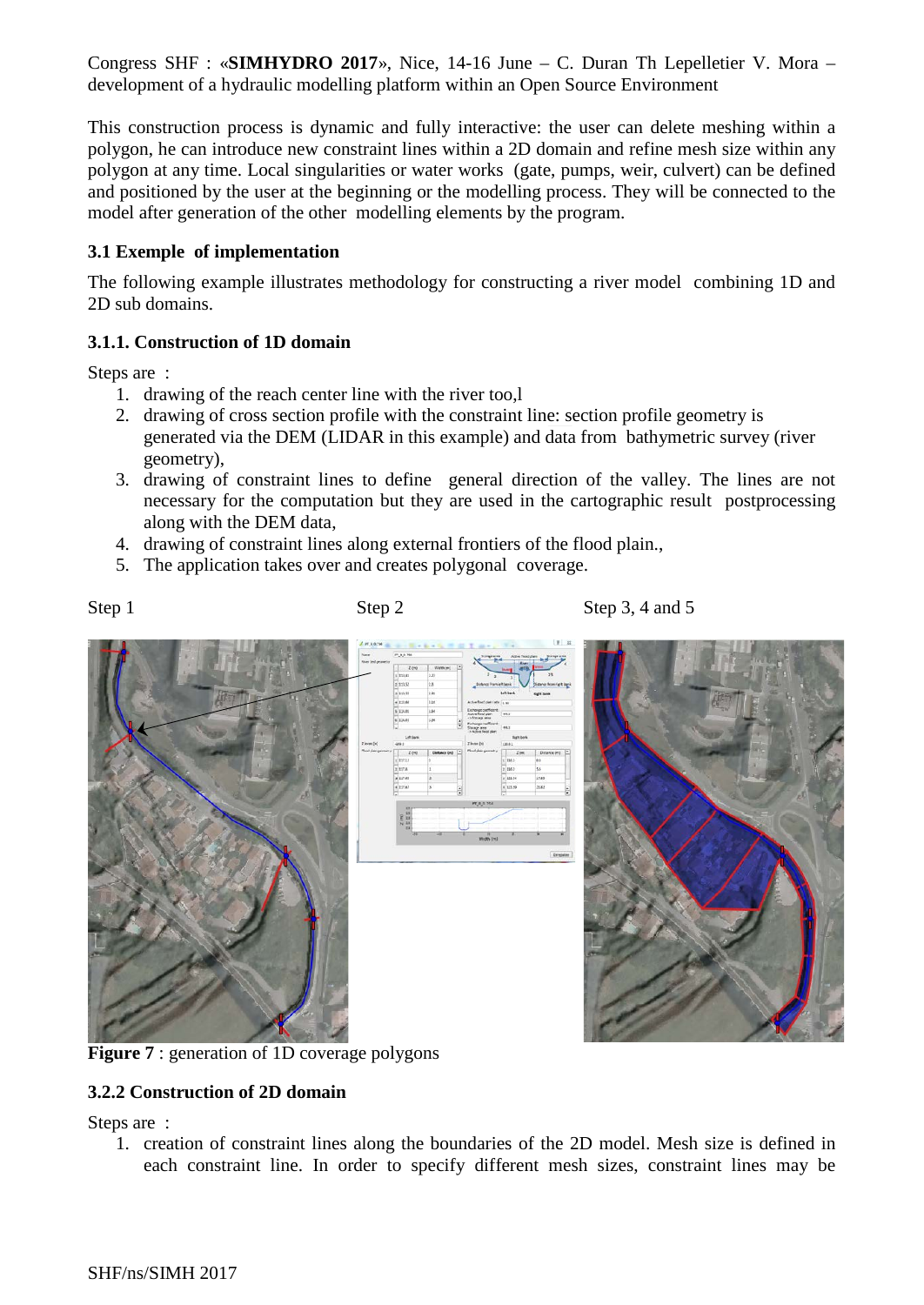subdivided into distinct lines which are connected at extremities. A coverage is then created automatically,

- 2. constraint lines can be added inside a polygon to model a line singularity (e.g dyke or levee) or to constrain locally the size or direction of the mesh. In the example below two coverages are created,
- 3. meshing is created in an interactive manner within each polygon.

The mesh can be generated automatically for all polygons if the need arises, no user interaction is actually required. The one by one interactive process is used to check the quality of the model while progressing in the modelling. "Finished" zones are easily identifiable with the presence of 2D elements and/or generated links.

Step 1 Step 2 Step 3



**Figure 8 :** generation of 2D coverage polygons

### **3.2.2 Construction of Street Domain**

Steps are :

- 1. creation of street centerline and definition of street width and linear friction,
- 2. constraint lines surrounding the street line and street coverage are crated automatically,
- 3. links with 2D domains and meshing in connected 2D domains are generated automatically.